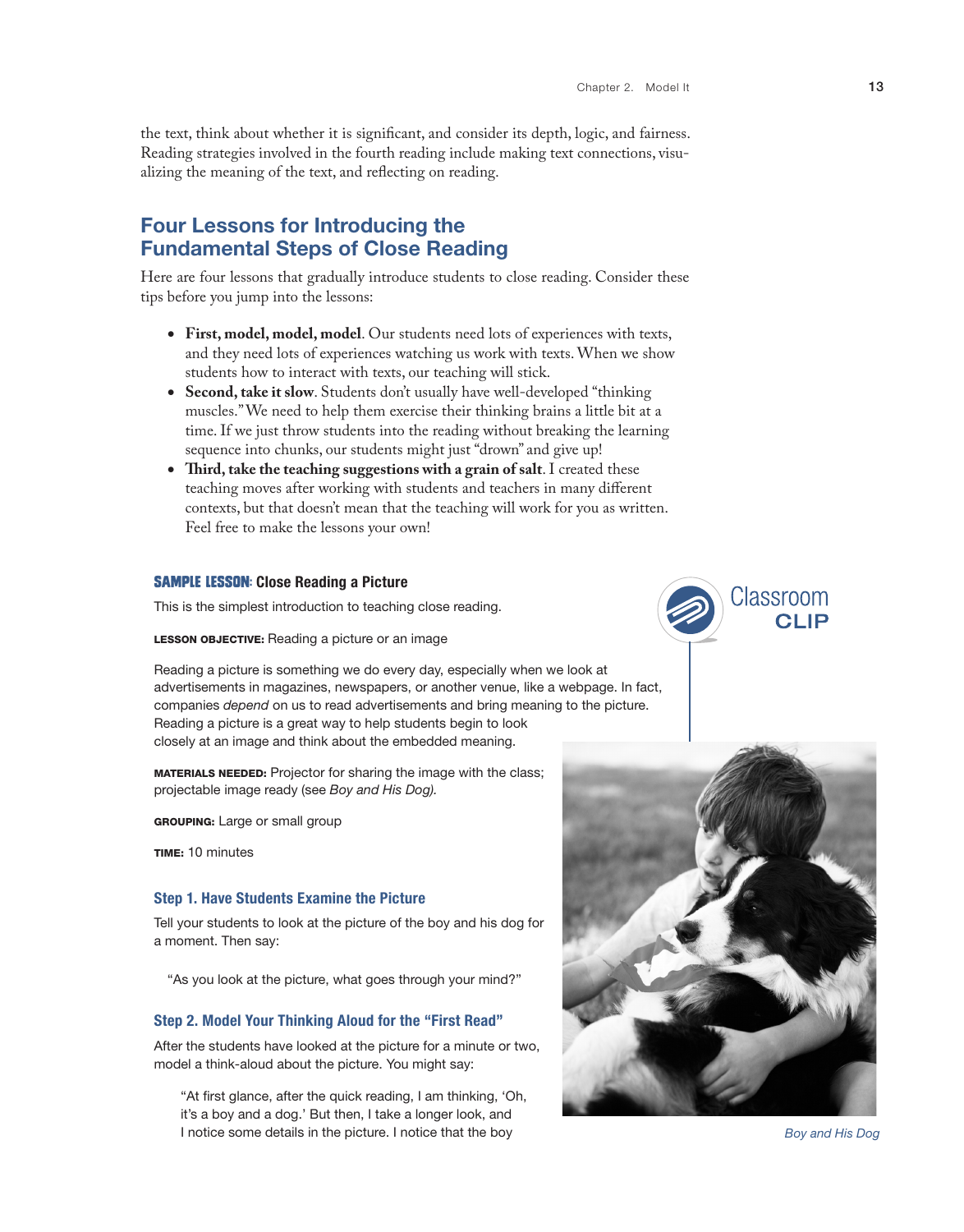is talking to the dog, that he is leaning in and holding the dog's leg firmly. It appears that the dog is in the boy's lap. I also notice that the dog looks relaxed and somewhat content with the position he is in in relation to the boy. It also appears that they are in a park and that the dog has some sort of scarf around its neck."

#### Step 3. Encourage Students to Share Their Thinking

Give students a few more seconds to look at the picture after you finish your short think-aloud. Invite students to share their thinking. You might want to write down their thoughts and ideas as they share.

#### Step 4. Encourage Students to Probe Deeper With Their Thinking

After several students have shared, ask the class to probe deeper and read the picture more closely. A close reading should take them deeper into the context of the picture than what might be perceived at first glance. To get the conversation started, you could say:

"We could wonder about the relationship between the boy and the dog. I wonder if the artist was portraying a utopia vision of what childhood should look like, where every child has a pet. You might find absolutely no connection to the picture as it might not show what you think of as an owner–pet relationship. Maybe we could also look at the picture and see if it is saying anything about our world. I think a bit of a stereotype is portrayed in the picture about how every child should have a pet and be in love with his best friend."

**SAMPLE LESSON: Close Reading a Cartoon** 

Another simple way to begin to teach close reading is to read a cartoon.



LESSON OBJECTIVE: Reading a picture or an image

Reading a cartoon provides different opportunities for discussion than the previous lesson provided. Students need to spend more time with the third and fourth readings to determine the meaning of the picture and accompanying text, as well as to examine their feelings and thoughts about the cartoon, to understand what it means to them.

MATERIALS NEEDED: Projector for sharing the image with the class; projectable image ready (see *Cartoon for Close Reading Exercise*).

GROUPING: Large or small group

TIME: 10 minutes

### Step 1. Have Students Examine the Cartoon

Begin with the first reading. Remember, you are asking students to consider the essential question, "What does the text say?" You might say:

*Cartoon for Close Reading Exercise*

Classroom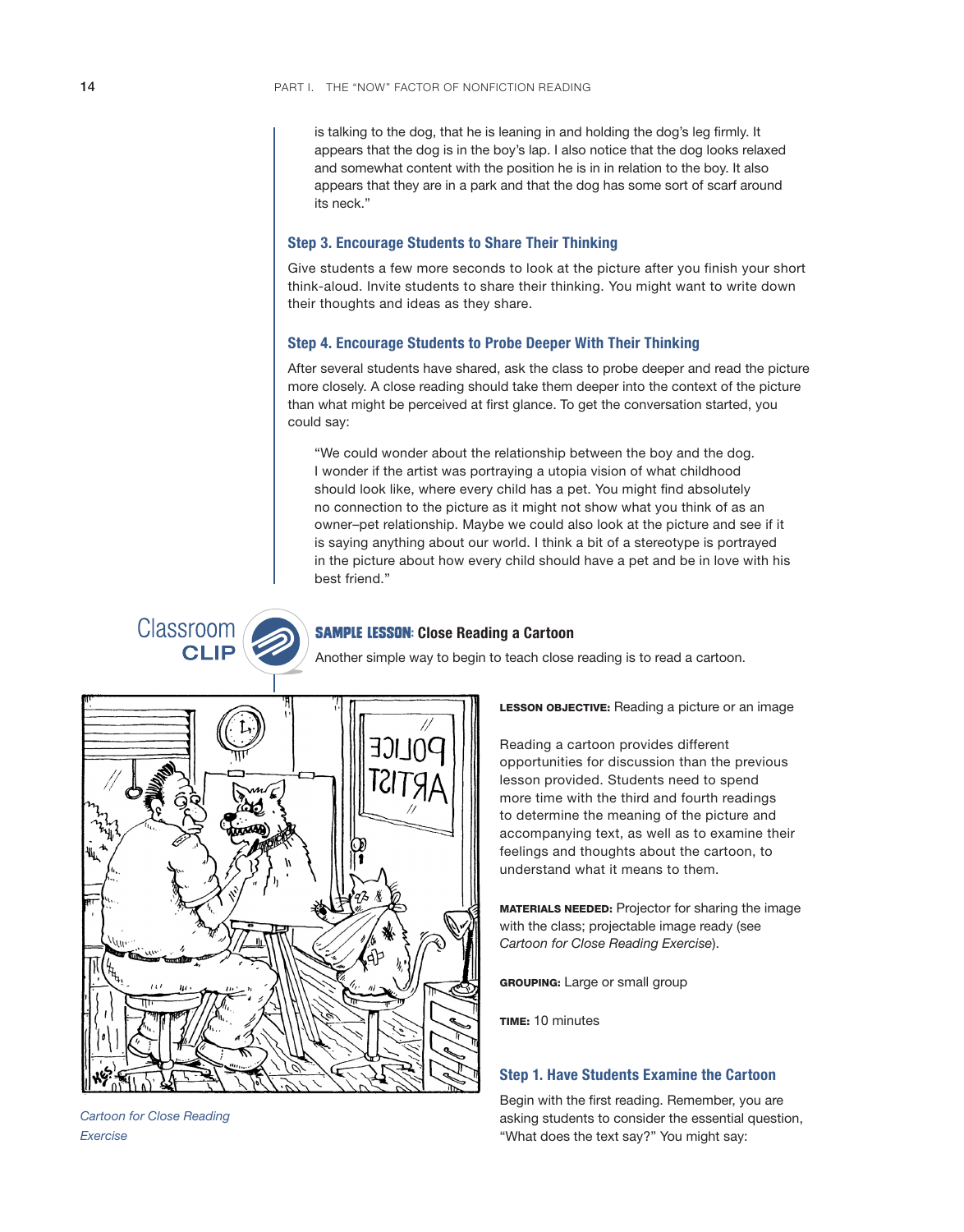"Think about what this this cartoon says. *[Pause, giving students a minute to examine the picture.]* This is our 'first read' of the picture. I am noticing that the cat, obviously injured, is describing the suspect to the police artist and the police artist is drawing the suspect as the cat talks."

#### Step 2. Encourage Students to "Read" the Picture Again

Give students a few more seconds to look at the cartoon after you share your thoughts. Invite students to share their thinking. You might want to write down their thoughts and ideas as they share. You can say:

"In the second reading, we need to think about how the artist shows us what the text says. Remember, we focus on 'How does the text say it?' This author says it through the illustration's details. Notice the cat's hand waving in the air as he describes the suspect. Notice the injuries of the cat and the suspect he is describing, the dog. Look at the context of the room the two characters are in. It is sparse. Notice the look on the face of the police artist, and the ability of the police artist to capture what the cat is describing."

#### Step 3. Encourage Students to Examine the Picture and Evaluate Meaning

Rally the class and get the students talking about the cartoon. Focus on students thinking about whether the cartoon is funny or not, and encourage them to explain why using details from the cartoon. You can say:

"In the third reading, we ask the question, 'What does the text mean?' *[Pause for a minute.]* I want you to think about what the text means. In this simple cartoon, the artist is trying to get us to smile and to laugh. A process that is used in police work is made funny because it is a cat that is injured and describing the suspect, which is a dog. When considering the context of this cartoon, we know that it was written in the United States where the relationship between dogs and cats is considered adversarial. That is what makes us smile when looking at the cartoon!"

#### Step 4. You're Done!

Your students just did a close reading with three "readings" of the cartoon. First they thought about literal meaning of the cartoon; after the third reading, they asked answered questions about text meaning; and they also evaluated the picture and accompanying text to determine the deeper meaning of the cartoon.

#### **SAMPLE LESSON: Close Reading a Short Article**

When moving from a picture or cartoon to text in terms of teaching close reading, use short, easy-to-understand text that discusses new ideas or provides information.



Reading a short article may be something you do in your classroom already. In this lesson, you walk your students through the text with three readings. In teaching close reading, don't preteach vocabulary or provide background knowledge; instead, let the students delve into the text on their own, noting their ideas and thoughts in the margins. This lesson assumes that you have taught students to annotate a text; see *Prereading and Think-Aloud Lessons for Main Idea and Details* in Part III.

MATERIALS NEEDED: Copy of article "A Day at School in Kyrgyzstan" for each student (see pages 18 and 248); chart or projector to record notes and ideas

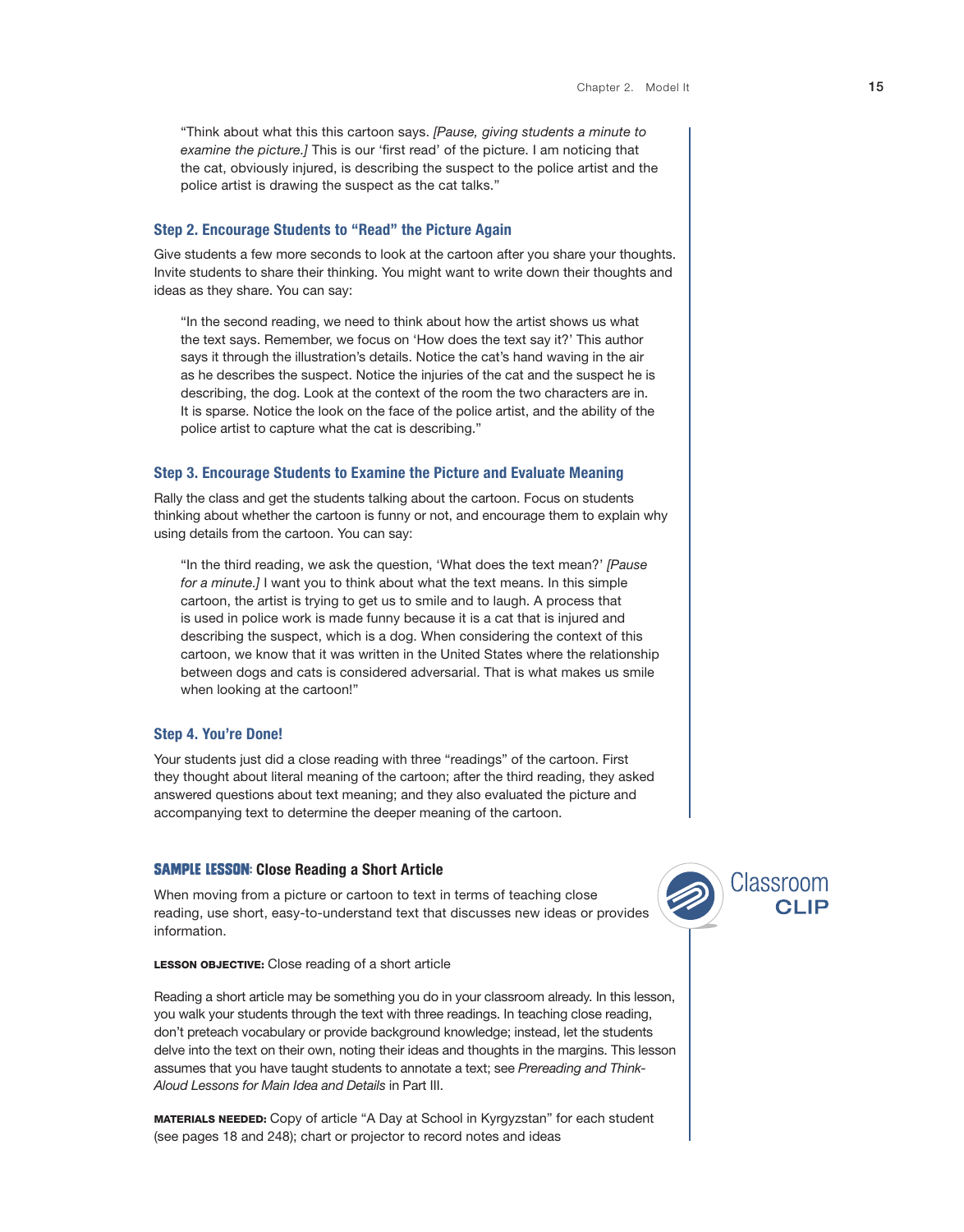#### GROUPING: Large or small group

TIME: 40 minutes or two 20-minute sessions. You can teach the first and second reading in 20 minutes and the third reading in another 20-minute session. It helps to break it up if your students' "thinking muscles" are getting tired!

#### Step 1. Have Students Read the Text Through for the First Time

Have students read the article "A Day at School in Kyrgyzstan," by Kathryn Hulick. Say:

"We have learned to closely read a picture and a cartoon as a warm-up for learning to closely read a text. Today we are going to closely read 'A Day at School in Kyrgyzstan.' Because we are focused on a close read right now, I am going to teach you the steps of close reading while you are practicing with this article. When we do a close reading, we start by jumping in and reading the text. We don't talk about the text first; we talk about it *after* we give it a go. You can mark up the page with your ideas about the text. Remember, just like when we examined the picture and the cartoon, we are thinking about the question, 'What does the text say?'"

Circulate the room while students read, reminding them to annotate the text. If you created a text annotation chart from previous teaching (see *Annotating Text* in Part III), you can point to it to remind students how to take notes in the margins while reading.

#### Step 2. Go Through the Text as a Group and Paraphrase Sentences

Once students learn to closely read a text on their own, they will paraphrase the text and take notes as they read. Because this is the students' first lesson in close reading, you will complete the paraphrasing process as a group, to teach the process of paraphrasing and capturing what the text says. Say:

"Now that we have read the text, we are going to examine the text closely as a group. We are going to look at the text line-by-line and paragraph-by-paragraph and say the text in our own words."

See an example of paraphrasing "A Day at School in Kyrgyzstan" in *Paraphrasing Example* on page 19. This is the time to discuss difficult vocabulary with your students; however, your focus needs to be on words that the students identify as hard, not on words that you have chosen to teach! In a close reading, you don't teach vocabulary. Save that for a different lesson—for example, *Understanding Key Vocabulary* in Part III.

## Step 3. Read the Text for a Second Time and Focus on How the Text Says What It Says

In the second reading of the text, you are focused on asking a different question, "How does the text say it?" This reading is concentrated on what the text says *and* how the author says it. Say:

"Now I want you to read the text a second time. This time, while you are reading, think about what the text says—you can look at our paraphrasing chart to help you remember—and then think, 'How does the text say that?' For example . . . Once you are done with the second reading, we are going to talk about how the text says what it says all together as a group." *[Circulate and monitor students as they read the text the second time, and encourage them to think about what the text says (remember, the information is recorded on the chart you created with them) and how it says it.]*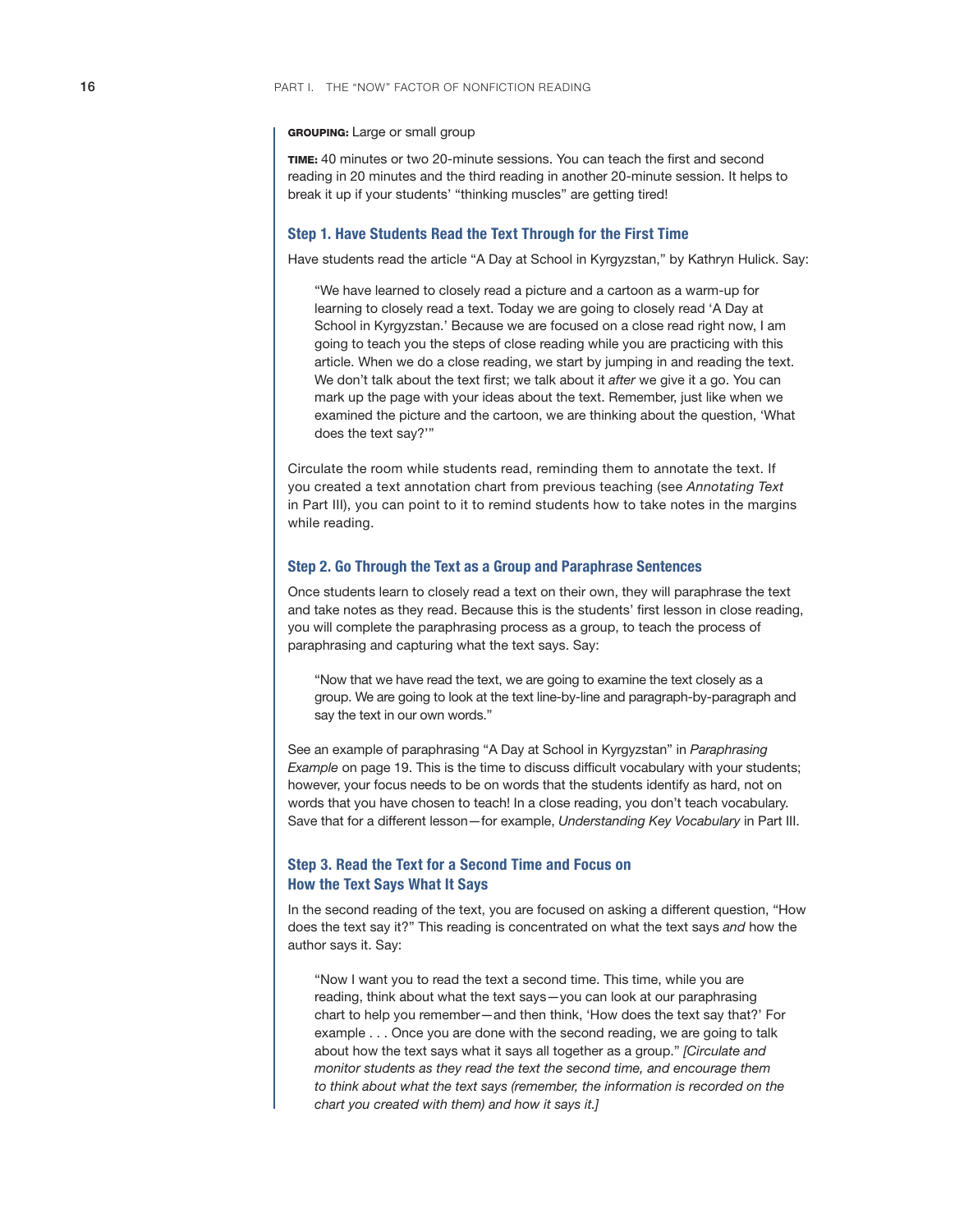## Step 4. Go Through the Text as a Group and Discuss How the Text Says What It Says

During the second reading, students may begin making inferences about the text. Making and analyzing inferences requires students to deeply interpret the text by applying background knowledge and supporting conclusions, for which you will support them in this step. Encourage students to look at the craft and structure of the text as well as to begin thinking about how the ideas in the text connect to each other, or to other things. Say:

"Let's talk about what you noticed in the article about how it says what it says. I know that it's funny to think about that. You may be thinking, 'Well, it just says it!' but authors use craft and structure to write their ideas down. Authors also use things they know about the subject of the article to write. Let's use our paraphrasing chart to help us. The first thing on our paraphrasing chart is . . . *[Refer to an example on the chart you created with the class (see* Paraphrasing Example *for guidance).]* Now, let's think, 'How does the author say this?' I am noticing that, in the article, the author . . ."

Walk the students through the article, examining what the text says and how the text says it. Encourage your students to think about the directness or indirectness of sentences (do the sentences present the main idea simply?), metaphors in the text, and the text structure. Help them make inferences about what the author might know and how the author shows what he or she knows in the writing. It helps to have students talk about and tie ideas in the text to concrete examples in the real world. Encourage students to compare their life to the life of a student in Kyrgyzstan.

#### Step 5. Read the Text for a Third Time and Focus on Text Meaning

This reading is focused on the analysis of the text. The essential question asked in this pass through the text is "What does the text mean?" This analysis includes identifying the author's purpose and making conclusions about the concepts and the implications of the text. Encourage students to consider some essential ideas about the author's thinking:

- The question the author is trying to answer
- The basic concept the author is portraying
- The author's purpose in writing the article
- The author's point of view
- Assumptions the author is making
- The implications of the author's reasoning
- The information the author chooses to use, or to leave out

#### Say:

"Now we are going to read the text a third time. This time, I want you to think carefully about the author's meaning. Ask yourself, 'What does the text mean?' as you read. I want you to start by thinking about the author's purpose. Why did the author write this article? What does the author want us to think about? What does the central or 'big' idea in this article mean in our world? That last question is a big question, so I'll repeat it: 'What does the big idea in this article mean in our world?' We are going to discuss this question and what we think the author's purpose was in writing this article once you are done reading it again.

"Don't get tired! I know that you have looked at this article two times already—but I think we can learn some things by looking at it again. Now, give it a go and write your ideas down in the margins just like we've done before."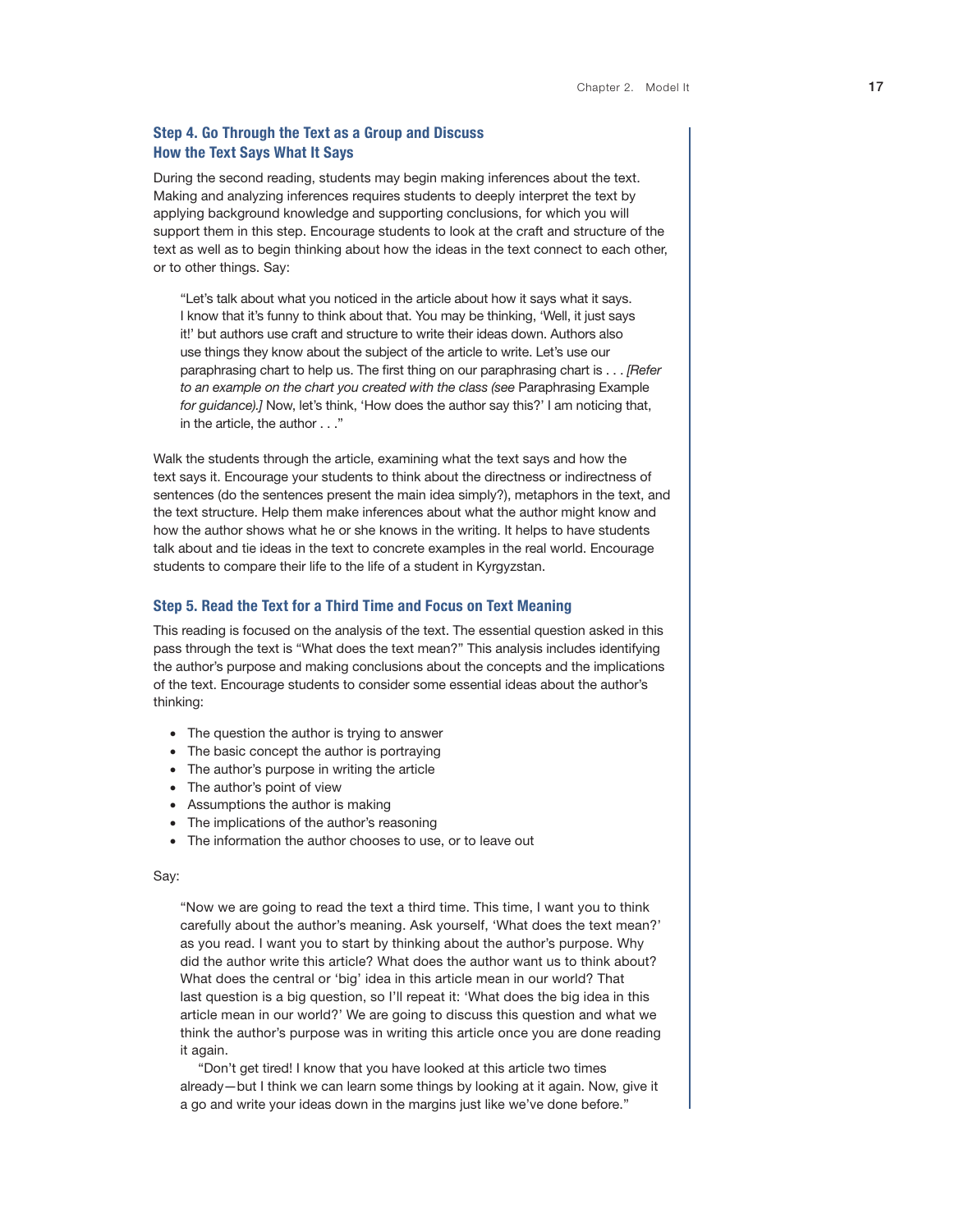# **A Day at School in Kyrgyzstan**

# by Kathryn Hulick

It's 7:30 a.m. and I'm on my way to school. I'm wrapped in a gigantic coat, hat, and scarf to keep out the winter chills as I walk. It's still dark out, but I pass vendors setting up shops, families driving donkey carts, and men standing outside their cars. I also pass groups of students, who wave to me and say, "Hello, Miss Kathryn!"

I am their teacher, a Peace Corps volunteer in Kyrgyzstan, a small country in the mountains of Central Asia. When I arrive at school, I climb the stairs to the third floor and unlock my classroom. It's a large room, with a row of windows and posters and maps all over the walls. The white board I bought leans against an ancient, unusable blackboard across the room from the windows. I flick the lights. Nothing happens. "Svet Jok," I think to myself, the Kyrgyz words for "No electricity." Although the sun is rising, it's still dark in the building. My first class, 11th grade, piles into the room, speaking among themselves in a mix of Russian and Kyrgyz. My job is to teach them English. It's going to be hard to follow my lesson plans when the students can't even see the white board, and it's so cold in the room that we're all still wearing our bulky coats and hats! Luckily, the lights blink on near the end of my first lesson. I ask my students to finish writing letters to their pen pals in America for homework.

A Kyrgyz high school goes up to the 11th grade. After graduation, many students will get married. The brightest students will go to university for five years, however most of them will end up back in this village, raising families, taking care of livestock and farming beans and potatoes. A select few will work their way to a job in the capital city of Bishkek. The common dream, however, is to travel to America or Europe, which is only possible if they first learn English.

For now, they are still students and teenagers. They giggle and whisper to each other in my class. They write to their pen pals about Britney Spears and 50 Cent, who they like as much as popular Russian, Turkish, and Kyrgyz pop stars. They watch American action movies, dubbed in Russian, on TV. A few kids have cell phones and collect clips of music to play for their friends. They do homework, take tests, play sports, and organize talent shows. But being students is just one aspect of their lives. When they go home after school, the girls make soup and bread from scratch, haul water in buckets and basins, and take care of younger siblings. The boys tend cows and sheep, learn to repair cars, and work in the fields.

Even in school, students are responsible for more than their homework. Students stay together in the same group of about 20 kids from first grade until graduation, meaning that classmates are like brothers and sisters. Each class has its own homeroom, and the students are responsible for the upkeep of this room. That's right, the students spend at least one afternoon every week with buckets, mops and dusting cloths cleaning their own classroom! When the weather is warm in the spring and fall, the director of the school may call a subotnik, which means that instead of classes, the whole school works outside cleaning up trash, gardening, and raking.

But today it's the middle of December. I wait ten minutes for my next class and finally one girl peeks in, "Sorry, Miss Kathryn! We have no lesson today. We are in the Actovnly Zal." That's Russian for "auditorium." I follow her downstairs and discover my students lined up on the stage, singing a song about winter to a group of teachers. If there's a performance going on, there probably won't be any lessons for the rest of the day. As I settle in to watch the show, I am full of hope for the futures of these students of mine, who juggle being teenagers, housekeepers, farmers, custodians, and entertainers all at once.

*Source:* From *Faces* issue: Teens Around the World, © 2007 Carus Publishing Company, published by Cobblestone Publishing, 30 Grove Street, Suite C, Peterborough, NH 03458. All Rights Reserved. Used by permission of the publisher. www.cobblestonepub.com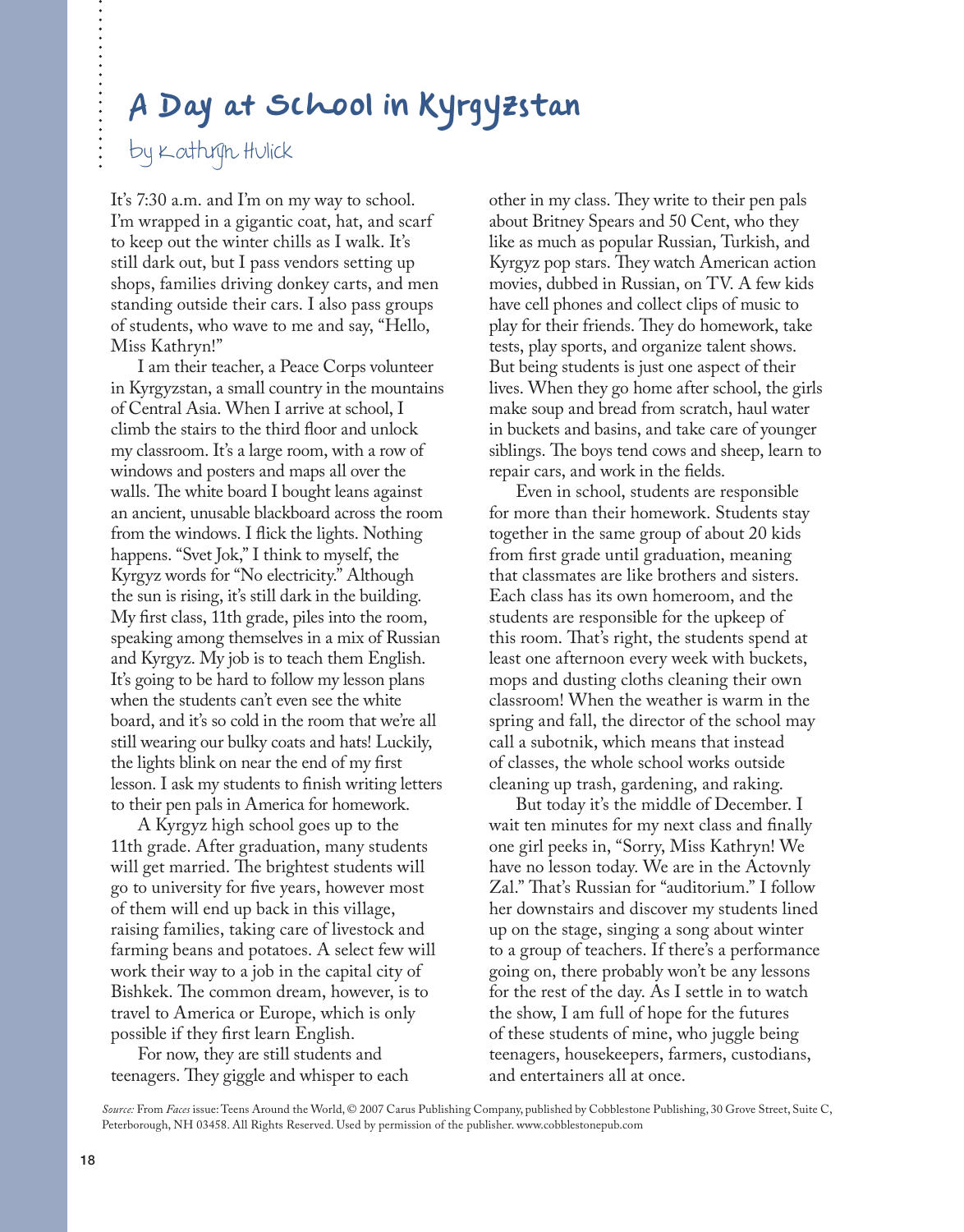# For the first four paragraphs of the text of

# "A Day at School in Kyrgyzstan" by Kathryn Hulick

| <b>What the Text Says</b>                                                                                                                                                                                                                                                                                                                                                                                                                                                                                                                                                   | <b>Saying This in Our Own Words</b>                                                                                                                                                                          |
|-----------------------------------------------------------------------------------------------------------------------------------------------------------------------------------------------------------------------------------------------------------------------------------------------------------------------------------------------------------------------------------------------------------------------------------------------------------------------------------------------------------------------------------------------------------------------------|--------------------------------------------------------------------------------------------------------------------------------------------------------------------------------------------------------------|
| It's 7:30 a.m. and I'm on my way to school. I'm wrapped in a<br>gigantic coat, hat, and scarf to keep out the winter chills as I<br>walk. It's still dark out, but I pass vendors setting up shops,<br>families driving donkey carts, and men standing outside their<br>cars. I also pass groups of students, who wave to me and<br>say, "Hello, Miss Kathryn!"                                                                                                                                                                                                             | A person is going to school in the morning. It is cold<br>and dark because it is winter.                                                                                                                     |
| I am their teacher, a Peace Corps volunteer in Kyrgyzstan, a<br>small country in the mountains of Central Asia.                                                                                                                                                                                                                                                                                                                                                                                                                                                             | The person going to school is a teacher in<br>Kyrgyzstan.                                                                                                                                                    |
| When I arrive at school, I climb the stairs to the third floor<br>and unlock my classroom. It's a large room, with a row<br>of windows and posters and maps all over the walls. The<br>white board I bought leans against an ancient, unusable<br>blackboard across the room from the windows. I flick the<br>lights. Nothing happens. "Svet Jok," I think to myself, the<br>Kyrgyz words for "No electricity."                                                                                                                                                             | The classroom seems sparse and doesn't have<br>electricity.                                                                                                                                                  |
| Although the sun is rising, it's still dark in the building. My<br>first class, 11th grade, piles into the room, speaking among<br>themselves in a mix of Russian and Kyrgyz. My job is to<br>teach them English. It's going to be hard to follow my lesson<br>plans when the students can't even see the white board, and<br>it's so cold in the room that we're all still wearing our bulky<br>coats and hats! Luckily, the lights blink on near the end of<br>my first lesson. I ask my students to finish writing letters to<br>their pen pals in America for homework. | The teacher is teaching English. Because there is<br>no electricity it will be hard for her to teach in the<br>dark and in the cold. The lights do come on and the<br>students write letters.                |
| A Kyrgyz high school goes up to the 11th grade. After<br>graduation, many students will get married. The brightest<br>students will go to university for five years, however most of<br>them will end up back in this village, raising families, taking<br>care of livestock and farming beans and potatoes. A select<br>few will work their way to a job in the capital city of Bishkek.<br>The common dream, however, is to travel to America or<br>Europe, which is only possible if they first learn English.                                                           | High school in Kyrgyzstan is much different than it is<br>in the United States. Some students, but not many,<br>get to go to college. Most students get married and<br>work. They dream of going to America. |
| For now, they are still students and teenagers. They giggle<br>and whisper to each other in my class. They write to their pen<br>pals about Britney Spears and 50 Cent, who they like as much<br>as popular Russian, Turkish, and Kyrgyz pop stars. They<br>watch American action movies, dubbed in Russian, on TV.                                                                                                                                                                                                                                                         | The teenagers admire American, Russian, Turkish,<br>and Kyrgyz rock stars. They do things American teens<br>do, like watch TV.                                                                               |
| A few kids have cell phones and collect clips of music to<br>play for their friends. They do homework, take tests, play<br>sports, and organize talent shows.                                                                                                                                                                                                                                                                                                                                                                                                               | Teenagers in Kyrgyzstan like things that other teens<br>like.                                                                                                                                                |
| But being students is just one aspect of their lives. When<br>they go home after school, the girls make soup and bread<br>from scratch, haul water in buckets and basins, and take<br>care of younger siblings. The boys tend cows and sheep,<br>learn to repair cars, and work in the fields.                                                                                                                                                                                                                                                                              | Teens in Kyrgyzstan are expected to do a lot. They<br>work hard around the house and the farm.                                                                                                               |